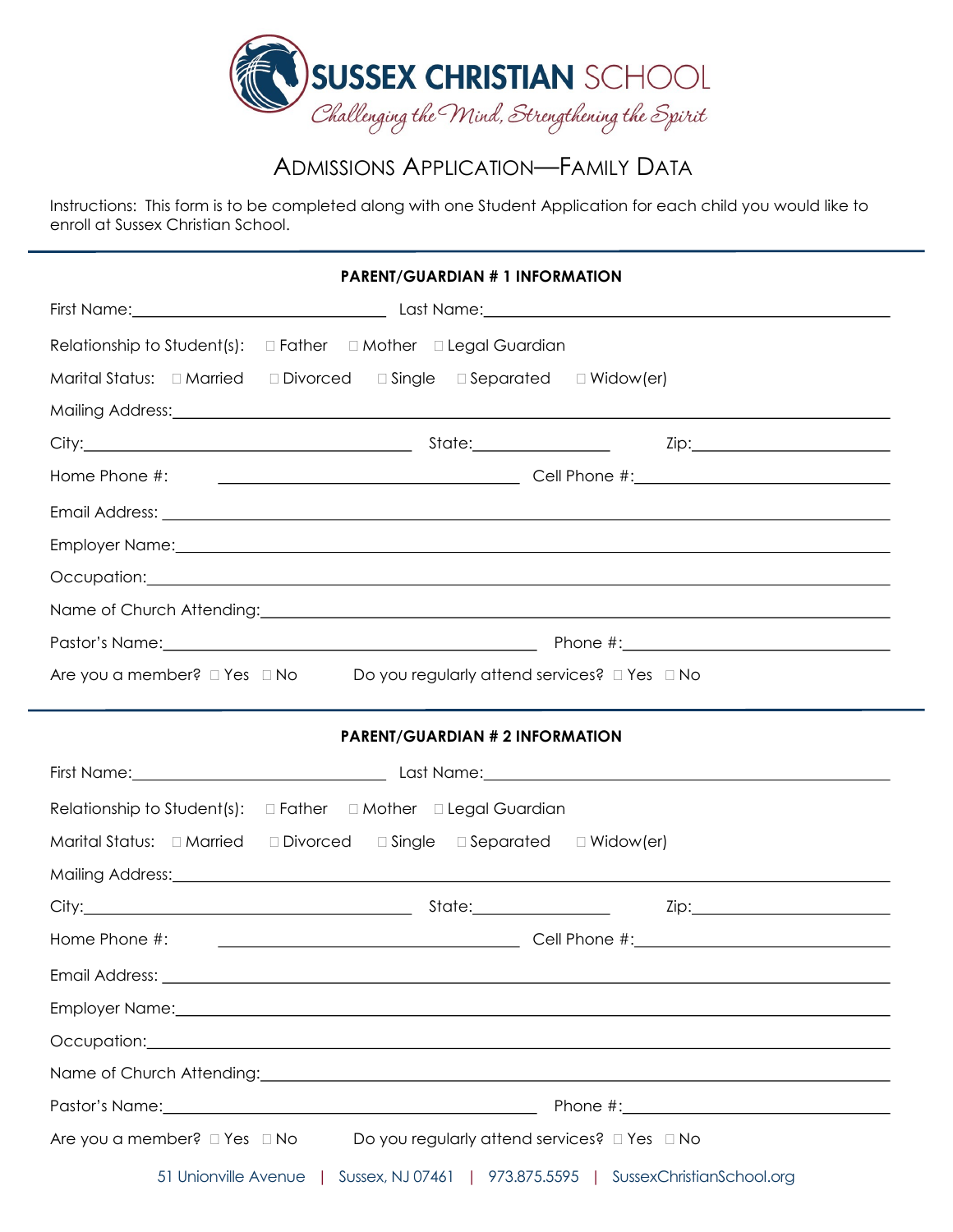### **CHILDREN YOU WISH TO ENROLL**

Please list the name(s) and grade(s) of the child(ren) you are applying for. Complete a Student Application for each.

| Name: | Age:                               | Grade:        |
|-------|------------------------------------|---------------|
| Name: | Age:<br>and the state of the state | Grade:        |
| Name: | Age:                               | Grade:_______ |

# **COMMITMENT TO CHRISTIAN EDUCATION**

Why do you want you child(ren) to receive a Christ-centered education at Sussex Christian School?

How do you see yourself being involved in the education of your children?

# **SPIRITUAL GROWTH**

How do you strengthen your child(ren)'s understanding of what it means to be a Christian?

What church activities do you and your child(ren) participate in and why do you feel it is important to do so?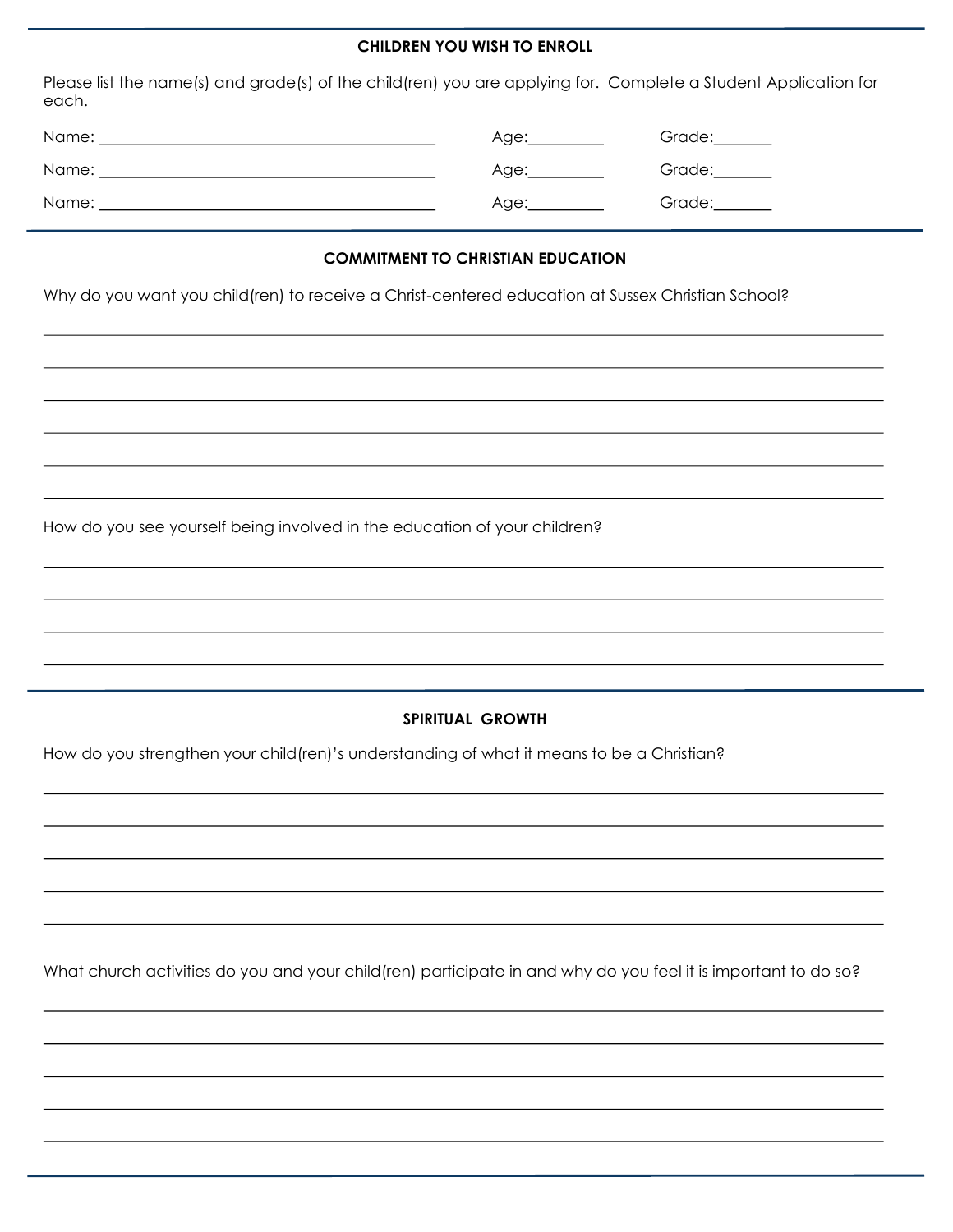# **OTHER INFORMATION**

Names of other child(ren) in household:

|                                                                                      | Age: | School Attending: The Contract of School Attending:        |  |  |
|--------------------------------------------------------------------------------------|------|------------------------------------------------------------|--|--|
|                                                                                      | Age: |                                                            |  |  |
|                                                                                      | Age: | School Attending: National Action of the School Attending: |  |  |
| Have you ever previously applied to Sussex Christian School? □ Yes □ No If so, when? |      |                                                            |  |  |

### **PARENT/GUARDIAN AGREEMENT**

As parents, we promise to maintain a Christian home where Christ is honored and where prayers and reading of the Bible are part of our daily experience. I/we will maintain membership in and actively participate and attend regular worship services at a Christian church with our children.

I/we will expect our child(ren) to abide by the rules of conduct as established by the school.

I/we pledge to pay the tuition required and to support Sussex Christian School with our prayers and with gifts as God prospers us.

I/we understand that:

- 1. The teacher has full discretion in the classroom discipline of our child(ren).
- 2. The administration has full responsibility in placing our child(ren) in the proper grade.
- 3. A one (1) semester probationary period is a condition of enrollment at Sussex Christian School.
- 4. The school reserves the right to dismiss our family or child if the parents and/or child(ren) do not respect the school's spiritual standards or cooperate in the educational process.
- 5. I/we will actively support the school as it instructs our child(ren). This includes prayer support and attending all school activities and functions whenever possible.
- 6. A fee will be collected if testing is needed for grade placement. (Required for Kindergarten.)
- 7. I/we can expect an interview with the Administrator and members of the school's Board of Directors before our child(ren) is accepted and may also need to bring our child for testing if so required.
- 8. I/we understand that acceptance of our family into the school community includes membership in the school Association and school circle (Ora et Labora). I/we will try to attend school functions and strive to contribute when volunteers are needed for field trips, extra help for teachers, fundraisers, music, drama, sports activities and service projects.
- 9. When our child(ren) is transferred out of Sussex Christian School, I/we understand that all outstanding financial obligations to the school must be met prior to the release of all records.

By signing this application and having read the Basis of Instruction and Creedal Statement, I/we affix our signatures to this application to indicate our acknowledgement of it. I/We hereby also state that the information contained in this Application for Admission is true and complete. I/We have not knowingly omitted any pertinent information .

Signature of Parent/Guardian: University of Parent Australian and Date:

Signature of Parent/Guardian: Date:

*Sussex Christian School admits students of any race, color, nationality, and ethnic origin to all rights, privileges, programs, activities generally accorded or made available to students at the school. It does not discriminate on the basis of race, color, national and ethnic origin in administration of its educational policies, scholarship and loan programs, and athletic and other school administered programs.*

| <b>ADMISSIONS INTERVIEW</b> |  |  |  |  |
|-----------------------------|--|--|--|--|
|                             |  |  |  |  |
|                             |  |  |  |  |
|                             |  |  |  |  |